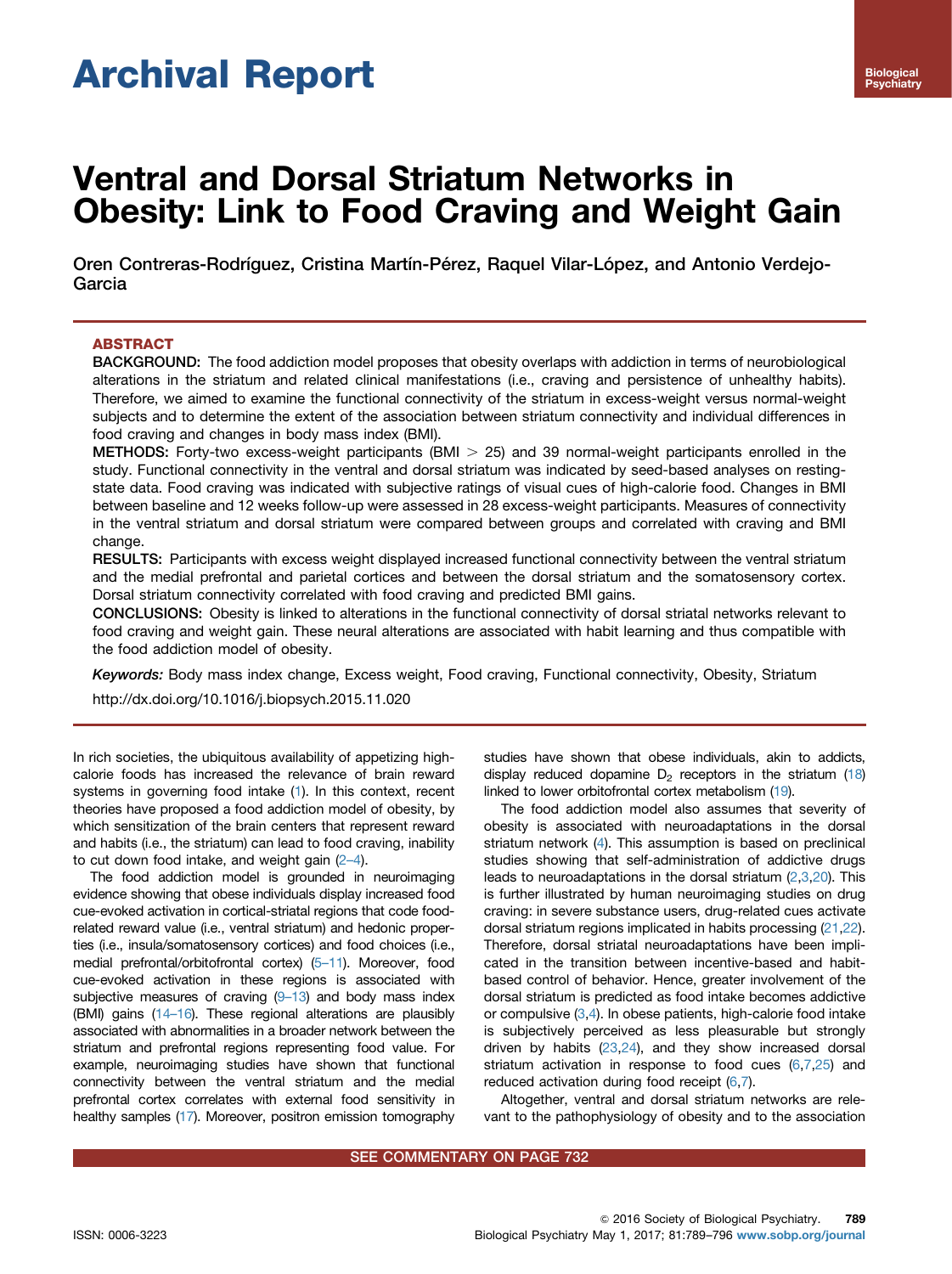between obesity and addiction-related characteristics, such as craving and persistent high-calorie food intake. We aimed to contrast the functional connectivity of ventral and dorsal striatum networks in excess-weight versus normal-weight participants and to determine the association between functional connectivity in the striatum and individual differences in food craving and weight gain. We applied a seed-based resting-state functional connectivity approach to assess ventral and dorsal striatum networks [\(26\)](#page-7-0). Resting-state fluctuations reflect cognitive and emotional biases that contribute to shape individuals' preferences; thus, striatal connectivity measures may have predictive validity in relation to craving and food intake [\(27,28](#page-7-0)). We hypothesized that excess-weight participants compared with normal-weight control subjects would show increased functional connectivity in the ventral and dorsal striatum. Increased dorsal striatal connectivity would be associated with greater food craving and weight gain.

## METHODS AND MATERIALS

#### **Participants**

Forty-two subjects with excess weight (BMI  $>25$ ) and 39 subjects with normal weight enrolled in the study. Participants were recruited via general hospitals and community advertisement (i.e., local press, radio, and social media) and enrolled if they were aged 18 to 45 and had BMI  $>$ 18. Exclusion criteria were 1) history of brain injury or diseases impacting the central nervous system; 2) history of substance use, major depression, or psychosis; 3) self-reported use of psychotropic medication; and 4) morbid obesity (BMI  $\geq$  40). The two groups had similar sociodemographic characteristics (Table 1). The Universidad de Granada Human Research Ethics Committee approved the study, and all participants provided informed consent.

Participants were involved in two assessment sessions. At baseline, they 1) were measured and weighed to calculate BMI

via an automated scale; 2) underwent a functional magnetic resonance imaging (fMRI) scan; 3) rated their food craving immediately after fMRI scan; and 4) had a 30-minute diet counseling session with a professional dietitian who provided specific strategies to lose weight (i.e., excess-weight group only). At 12-week follow-up, excess-weight participants ( $n =$ 28, 67% of the original sample) were reassessed to calculate change in BMI relative to baseline. Twelve weeks is the standard benchmark to assess the outcome of weight loss interventions ([29](#page-7-0)).

#### Measures

Imaging Data Acquisition and Preprocessing. All participants were scanned at the same time of the day (4:00 to 6:00 PM) and after lunch, which is typically between 2:00 and 4:00 PM. Prescanner ratings of hunger (0–100 visual analog scale [VAS]) did not differ between groups (Table 1). Participants underwent a 6-minute resting-state scan. They were instructed to lie still with eyes closed. We used a 3.0 Tesla clinical magnetic resonance imaging scanner, equipped with an eight-channel phased-array head coil (Intera Achieva Philips Medical Systems, Eindhoven, The Netherlands). A T2\*-weighted echo-planar imaging was obtained (repetition time = 2000 ms, echo time = 35 ms, field of view = 230  $\times$ 230 mm, 96  $\times$  96 pixel matrix; flip angle = 90 $^{\circ}$ , 21 4-mm axial slices, 1-mm gap, 180 whole-brain volumes). The sequence included four initial dummy volumes to allow the magnetization to reach equilibrium.

Food Craving. Participants viewed six photographs of highly appetizing food stimuli, all rich in sugar and fat content (e.g., cheesecake, chocolate), and were instructed to rate their level of craving using VAS (range 0–10). The dependent measure was the mean score of the six VAS ratings. To increase the task's validity, all participants were pre-exposed to these foods in a catered tasting session conducted 1 week before the scan [\(Supplemental Figure S1\)](#page-6-0).

#### Table 1. Demographics and Clinical Characteristics of the Study Groups

|                                                                        | Normal Weight ( $n = 39$ ) | Excess Weight ( $n = 42$ ) |
|------------------------------------------------------------------------|----------------------------|----------------------------|
| Age (Years)                                                            | 33.07 (6.73)               | 33.59 (6.16)               |
| Education (Years)                                                      | 18.18 (3.75)               | 17.50 (3.77)               |
| Sex (Men/Women)                                                        | 18 (46.2%)/21 (53.8%)      | 20 (47.6%)/22 (52.4%)      |
| BMI Baseline (kg/m <sup>2)a,b</sup>                                    | 22.09 (1.74)               | 30.51(3.63)                |
| BMI Change (kg/m <sup>2</sup> ) <sup>c,d</sup>                         | $-.03(.72)$                | $-.60(1.66)$               |
| Food Craving                                                           | 5.47 (1.36)                | 5.93(1.39)                 |
| Hunger Before fMRI                                                     | 15.03 (19.07)              | 16.27 (18.72)              |
| Hunger After fMRI                                                      | 39.59 (28.62)              | 44.20 (25.45)              |
| Impulsivity (Delay Discounting Area Under the Curve) <sup>e</sup>      | .55(.19)                   | .58(.23)                   |
| Compulsivity (Reversal Learning Perseveration Error Rate) <sup>†</sup> | 1.66(.69)                  | $1.67$ (.74)               |

Except for sex, all values are mean  $(\pm$  SD).

BMI, body mass index; fMRI, functional magnetic resonance imaging.

 ${}^{\circ}p \leq .01.$ 

BMI minimum/maximum values, normal weight 19/24.8, excess weight 25.20/38.30.

c Data for 24 normal-weight and 28 excess-weight participants at 12 weeks follow-up.

 $d$ Minimum/maximum values, normal weight  $-1.70/1.30$ , excess weight  $-4.60/4.70$ .

Data from two normal-weight and two excess-weight participants are missing.

f Data from one excess weight are missing.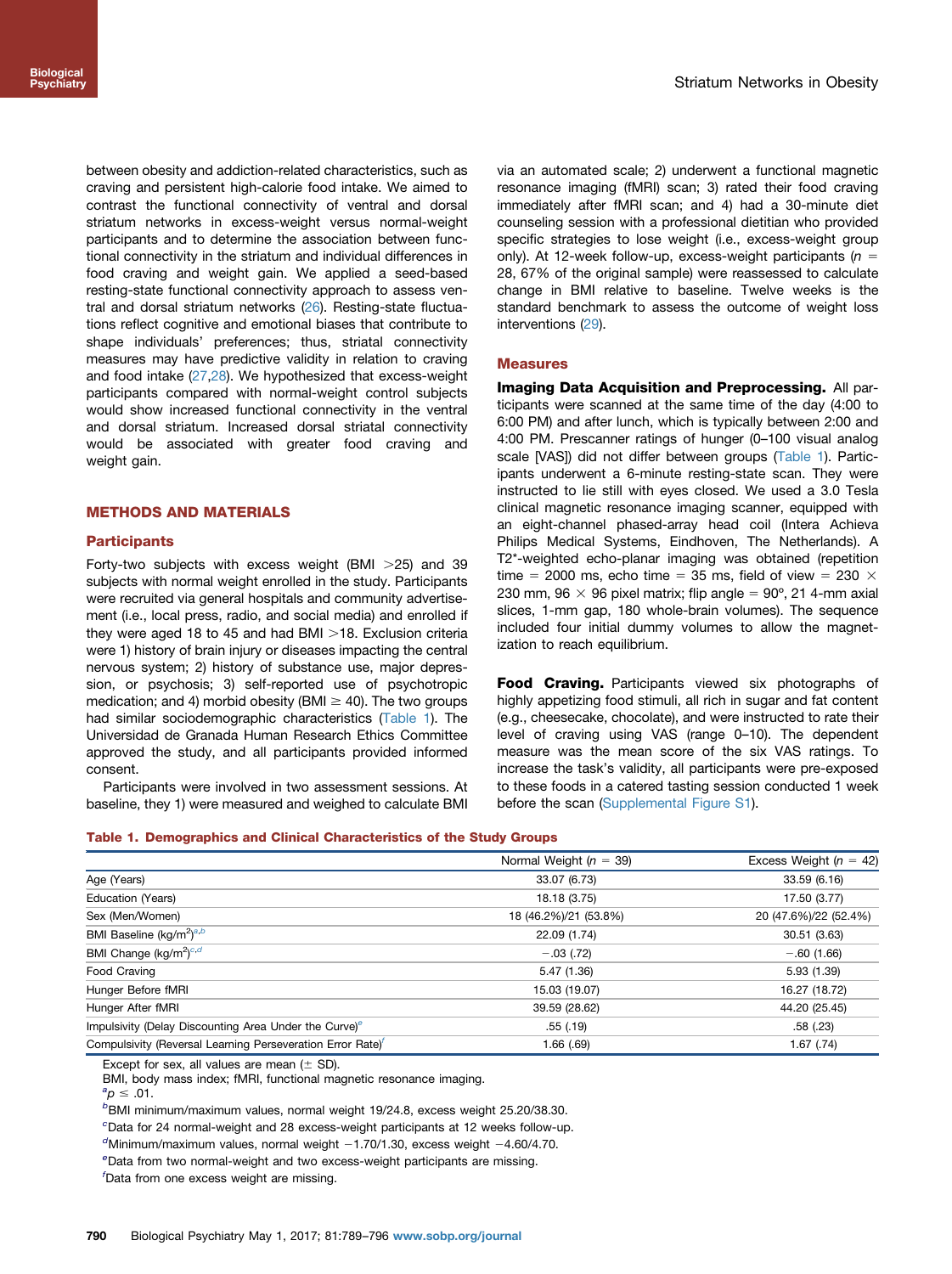**BMI Change.** Changes in BMI were computed by subtracting baseline BMI from follow-up BMI, and thus positive values reflected weight gain. This change index is a standard out-come measure in obesity treatment research ([30](#page-7-0),[31](#page-7-0)).

**Cognitive Measures.** Standard measures of impulsivity (i.e., delay discounting task) [\(32\)](#page-7-0) and compulsivity or habit learning (i.e. reversal learning task) ([33](#page-7-0)) were also assessed (see detailed procedures in the [Supplement\)](#page-6-0).

#### Analyses

**Imaging Analyses and Preprocessing.** The functional imaging data were processed and analyzed using MATLAB version R2008b (The MathWorks Inc., Natick, Massachusetts) and statistical parametric mapping software (SPM8; The Welcome Department of Imaging Neuroscience, London, United Kingdom). Preprocessing steps involved motion correction, spatial normalization, and smoothing using a Gaussian filter (full width at half maximum 8 mm). Data were normalized to the standard SPM echo planar imaging (EPI) template and resliced to a 2-mm isotropic resolution in Montreal Neurological Institute space. We compared both study groups for potential differences in movement for translations and rotations and found no significant differences (mean total movement  $[SD]$ , normal-weight control subjects = .31  $[.18]$ , excessweight participants = .31 [.29],  $p = .34$ ].

#### Striatal Seed-Based Functional Connectivity Analy-

ses. Following prior work [\(26](#page-7-0),[34](#page-7-0)), ventral and dorsal striatal subregions were distinguished using  $z < 7$  mm as a marker for the ventral caudate (VC)/nucleus accumbens,  $z > 7$  mm as a marker for dorsal caudate, and  $z = 2$  as the boundary between the dorsal and ventral putamen per hemisphere. Respective seeds of interest were placed in VC (corresponding approximately to the nucleus accumbens) ( $x = \pm 9$ ,  $y = 9$ ,  $z = -8$ ), ventral rostral putamen (VP) ( $x = \pm 20$ ,  $y = 12$ ,  $z = -3$ ), dorsal caudate (DC)  $(x = \pm 13, y = 15, z = 9)$ , and dorsal caudal putamen ( $x = \pm 28$ ,  $y = 1$ ,  $z = 3$ ) using 3.5-mm-radius spheres. We included in the model two intermediate seeds (of no interest) located in the ventral caudate superior ( $x = \pm 10$ ,  $y = 15$ ,  $z = 0$ ) and dorsal rostral putamen  $(x = \pm 25$ ,  $y = 8$ ,  $z = 6$ ) to replicate the fine striatal parcellation method, and no seed placements were made in the globus pallidus, substantia nigra, or subthalamic nucleus considering the spatial data resolution and the smoothing.

First-level (single subject) maps were estimated in wholebrain SPM8 linear regression analyses for each striatal seed region  $(34)$  by including its mean activity time courses extracted via the MarsBaR toolbox [\(http://marsbar.source](http://marsbar.sourceforge.net) [forge.net\)](http://marsbar.sourceforge.net) ([35](#page-7-0)) together with nuisance signals as predictors of interest and no interest. Nuisance signals included six headmotion parameters (three translations and three rotations) and time courses representing mean signal fluctuations in white matter, cerebrospinal fluid, and the entire brain. Separate firstlevel analyses were carried out for right and left hemisphere striatal regions. A high-pass filter (128 seconds) was used to remove low-frequency drifts. Contrast images were generated for each subject by estimating the regression coefficient between all brain voxels and each seed's time series and

were then included in separate two-sample models to assess within- and between-group effects. All imaging results were considered significant with a cluster of 1960 mm<sup>3</sup> (245 voxels) at a height threshold of  $p < .005$ , which satisfied the familywise error rate correction of  $p_{\text{familywise error}} < .05$  according to Monte Carlo simulations using Alphasim within the REST toolbox [\(http://www.restfmri.net](http://www.restfmri.net)) ([36](#page-7-0)) with a cluster connection radius of 5 mm, 12-mm full width at half maximum smoothness, and incorporating a gray matter mask volume of 128.190 voxels (2  $\times$  2  $\times$  2 mm). The selected threshold was deemed appropriate to control for type I error, as the targeted striatal networks have been previously defined and have anatomical specificity [\(26,34](#page-7-0)).

Associations With Food Craving and Prediction of **BMI Change.** We conducted correlations between the functional connectivity maps of the striatum and food craving in SPM8. We conducted these analyses in each group separately, as we were specifically interested in individual differences in this relationship within the excess-weight group. Analyses were considered significant at a height threshold of  $p < .005$ , 1960 mm<sup>3</sup> (245 voxels) whole brain. A multiple regression analysis was conducted in SPSS version 22.0 (IBM Corp., Armonk, NY) to examine if functional connectivity associated with craving predicted BMI change. This analysis was thresholded at  $p \leq .01$  (at least 10% prediction).

# RESULTS

# Functional Connectivity in Ventral and Dorsal Striatum

Within-group positive and negative functional connectivity maps of the ventral and dorsal striatum networks overlapped with previously described neurofunctional maps of these networks ([26,34\)](#page-7-0) [\(Supplemental Table S1](#page-6-0) and [Supplemental Figure S2\)](#page-6-0).

#### Between-Group Differences in Functional **Connectivity**

Results are displayed in [Figure 1](#page-3-0) and [Table 2](#page-3-0) and are described below.

Ventral Striatum. Excess-weight participants compared with normal-weight control subjects showed increased functional connectivity between the VC seed and the medial prefrontal cortex and between both ventral striatum seeds (VC and VP) and the parietal cortex, including posterior cingulate, angular gyrus, and somatosensory regions. Moreover, excess-weight participants showed increased anticorrelation between the VC seed and the dorsal anterior cingulate cortex and the posterior insula and between the VP seed and the lateral orbitofrontal cortex.

**Dorsal Striatum.** Excess-weight participants showed increased functional connectivity between the DC seed and the somatosensory cortex. Moreover, excess-weight participants showed increased anticorrelation between the DC seed and the cerebellum. There were no group differences in the dorsal caudal putamen seed at the selected threshold.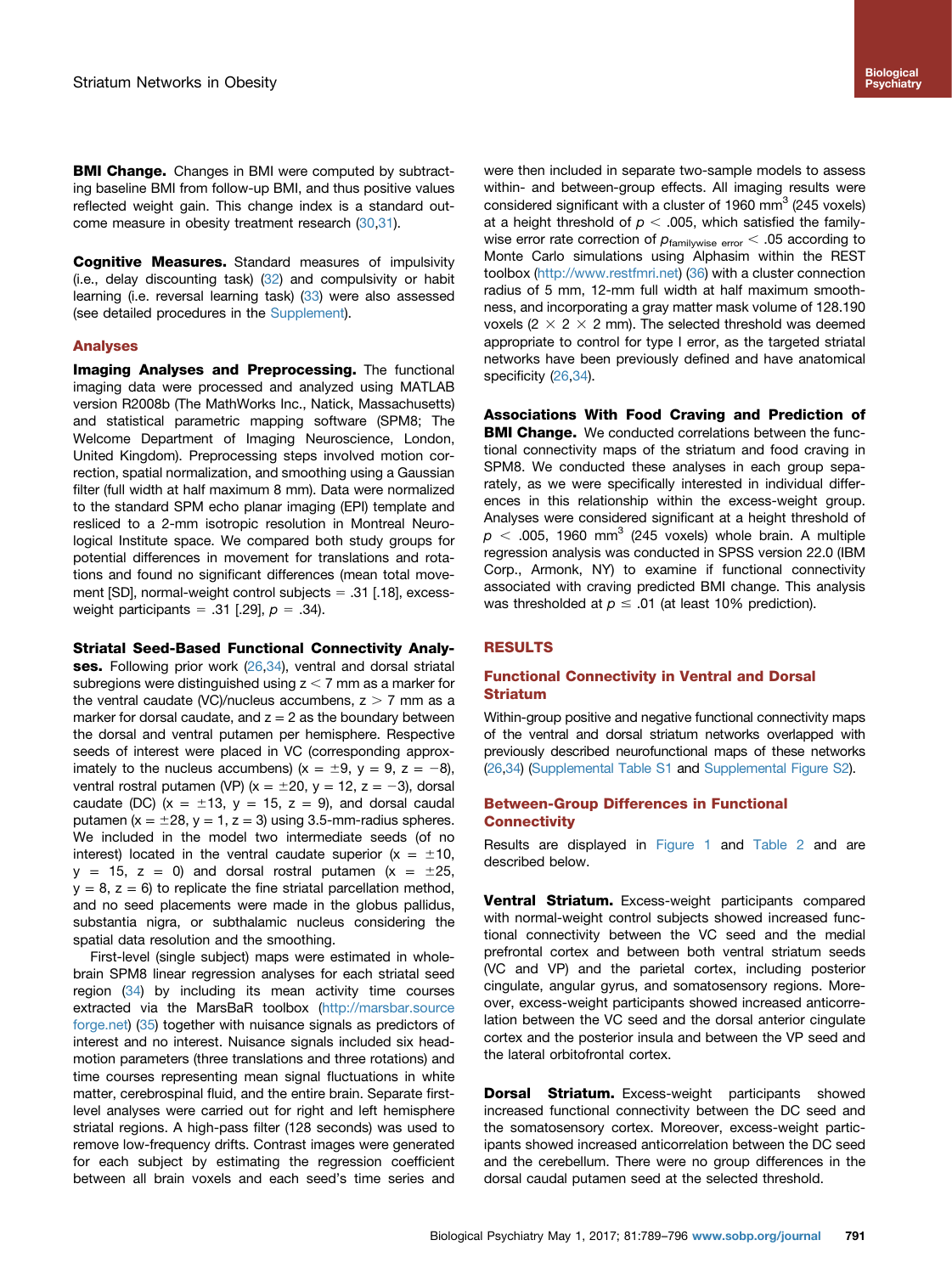<span id="page-3-0"></span>

Figure 1. Brain regions showing increased connectivity (red) or increased anticorrelation (blue) with the striatum in excess-weight compared with normal-weight participants. The right hemisphere corresponds to the right side of axial views, and the sagittal images show the right hemisphere. The color bars indicate t values. Results are displayed at  $p < .005$ , uncorrected. DC, dorsal caudate; VC, ventral caudate; VP, ventral rostral putamen.

## Correlations With Food Craving

In excess-weight participants, food craving was positively associated with functional connectivity between the DC seed and the somatosensory cortex (x = 46, y = -32, z = 62, t = 3.8,  $p <$  .005, 265 voxels). In normal-weight participants, in turn, food craving was positively associated with functional connectivity between the VP seed and the orbitofrontal cortex  $(x = -32, y = 50, z = -2, t = 4.8, p < .005, 459$  voxels)

([Figure 2\)](#page-4-0). Fisher's tests of between-group differences were not significant (DC-somatosensory:  $F = 1.32$ ,  $p = .09$ ; VP-orbitofrontal cortex: Fisher's  $F = 1.06$ ,  $p = .14$ ). Additional correlations (i.e., functional connectivity patterns that do not map on between-group differences) are reported in [Supplemental Table S2](#page-6-0).

To further explore the link between BMI-related variation in striatum networks and food craving, we examined this association within subgroups with obesity (BMI  $\geq$  30,  $n = 21$ ), overweight (BMI  $>$  25  $<$  30, n = 21), and normal weight. Thus, we extracted the eigenvariate signal from the peak voxel in the orbitofrontal cortex cluster linked to the VP seed and food craving in normal-weight control subjects and the eigenvariate signal from the peak voxel in the somatosensory cortex cluster linked to the DC seed and food craving in excessweight participants. We found that the positive association between VP-orbitofrontal functional connectivity and food craving was lower within participants with greater BMI (i.e., normal weight,  $r = .476$ ,  $p = .001$ ; overweight,  $r = .313$ ,  $p =$ .044; obese,  $r = .141$ ,  $p = .373$ ) [\(Supplemental Figure S2\)](#page-6-0). Conversely, the positive association between DC-somatosensory cortex functional connectivity and food craving was higher in participants with greater BMI (i.e., normal weight,  $r = .073$ ,  $p = .527$ ; overweight,  $r = .326$ ,  $p = .035$ ; obese,  $r =$ .378,  $p = .014$ ).

#### Prediction of BMI Change

On average, BMI changed from  $30.51$  (SD = 3.63) to 29.95  $(SD = 3.43)$  among excess-weight participants (1.96%) change). The two networks associated with craving were included in a multiple regression model to predict the change in BMI. The functional connectivity between the VP seed and the orbitofrontal cortex was not associated with BMI change (F<sub>Change 1,53</sub> = .001,  $p = .982$ ,  $R^2 = .000$ ), yet inclusion of the functional connectivity between the DC seed and the

#### Table 2. Between-Group Differences in Striatal Functional Connectivity

| Seed      |                      |                 |     | CS       |                          |
|-----------|----------------------|-----------------|-----|----------|--------------------------|
|           | <b>Brain Region</b>  | x, y, z         |     |          | <b>Direction</b>         |
| VC        | Medial PFC           | $6, 56, -10$    | 4.5 | 666      | $Excess$ > Normal Weight |
|           | <b>PCC</b>           | $-6, -68, 30$   | 3.7 | 861      | $Excess$ > Normal Weight |
|           | Angular gyrus        | $-40, -64, 40$  | 3.9 | 443      | $Excess$ > Normal Weight |
|           | Occipital cortex     | $6, -90, -12$   | 3.6 | 438      | $Excess$ > Normal Weight |
|           | Dorsal ACC-SMA       | 8, 0, 64        | 3.8 | 399      | Normal $>$ Excess Weight |
|           | Posterior insula     | $48, -34, 18$   | 4.2 | 554      | Normal $>$ Excess Weight |
| <b>VP</b> | Insula               | $40, -12, 16$   | 4.0 | 1175     | $Excess$ > Normal Weight |
|           |                      | $-40, -8, 2$    | 3.7 | $1306^a$ | $Excess$ > Normal Weight |
|           | Somatosensory cortex | $56, -10, 24$   | 4.5 | 1175     | $Excess$ > Normal Weight |
|           |                      | $-54, -12, 30$  | 3.8 | $1306^a$ | $Excess$ > Normal Weight |
|           | Temporal             | $-58, -10, -8$  | 4.5 | $1306^a$ | $Excess$ > Normal Weight |
|           | Lateral OFC          | $-26, 20, -22$  | 4.2 | 789      | Normal $>$ Excess Weight |
| DC        | Somatosensory cortex | $40, -38, 60$   | 3.5 | 521      | $Excess$ > Normal Weight |
|           |                      | $-18, -32, 56$  | 4.2 | 692      | $Excess$ > Normal Weight |
|           | Cerebellum           | $-22, -58, -34$ | 3.9 | 1558     | Normal $>$ Excess Weight |

Coordinates (x, y, z) are given in Montreal Neurological Institute atlas space.

ACC, anterior cingulate cortex; CS, cluster size; DC, dorsal caudate; OFC, orbitofrontal cortex; PCC, posterior cingulate cortex; PFC, prefrontal cortex; SMA, supplementary motor area; VC, ventral caudate; VP, ventral putamen.

<sup>a</sup>Part of the large cluster.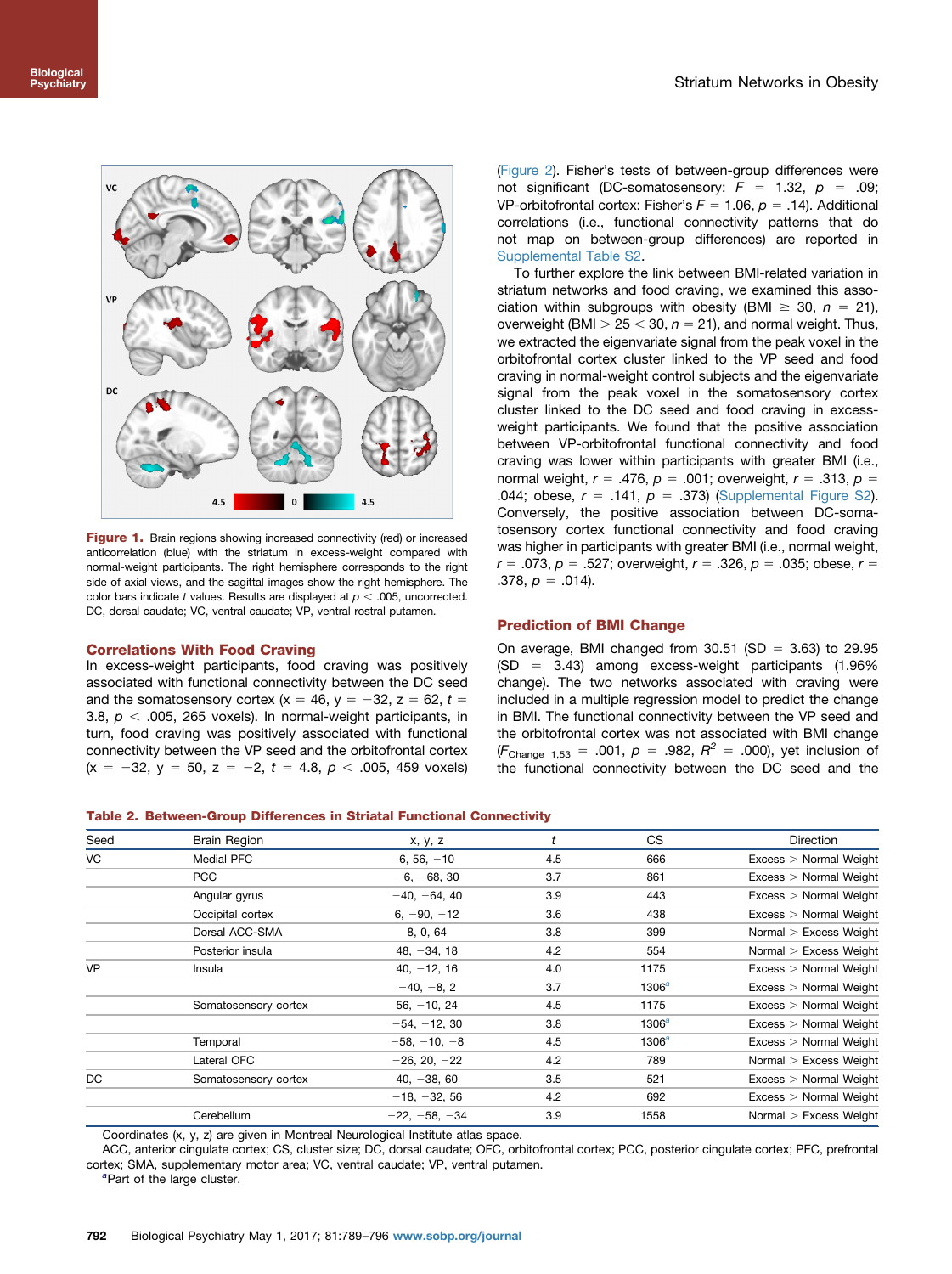<span id="page-4-0"></span>somatosensory cortex showed statistically significant effects  $(F_{\text{Change 1.53}} = 6.787, p = .01, R^2 = .114)$ . DC-somatosensory functional connectivity was positively associated with BMI change, accounting for 11% of BMI change [\(Figure 3\)](#page-5-0).

## Sensitivity and Post Hoc Analyses

To examine if longitudinal associations between functional connectivity and BMI gain were driven by baseline correlations, we conducted bivariate correlations between the functional connectivity associated with food craving and BMI at baseline and BMI change. The functional connectivity between the DC seed and the somatosensory cortex was only associated with BMI change  $(r = .33, p = .01)$  but not with baseline BMI  $(r = -.11, p = .33)$ .

To better delineate the implications of the connectivity findings, we ran post hoc correlations between the striatal connectivity patterns and cognitive measures of impulsivity and compulsivity. The functional connectivity between the DC seed and the somatosensory cortex was significantly associated with the



Figure 2. Correlations between food craving and the connectivity between the dorsal caudate (DC) and the somatosensory cortex in excess-weight participants (top panel, MNI coordinates, DC-Somatosensory,  $x = 46$ ,  $y = -32$ ,  $z = 62$  mm) and the connectivity between the ventral putamen (VP) and the orbitofrontal cortex in normal-weight controls (bottom panel, MNI coordinates, VP-OFC,  $x = -32$ ,  $y = 50$ ,  $z = -2$  mm). In plots, red corresponds to excessweight participants, green to normal-weight controls. The right hemisphere corresponds to the right side of axial views, and the sagittal image show the left hemisphere. The color bar indicates t values. Results are displayed at  $p < .005$ , uncorrected. VP, ventral putamen.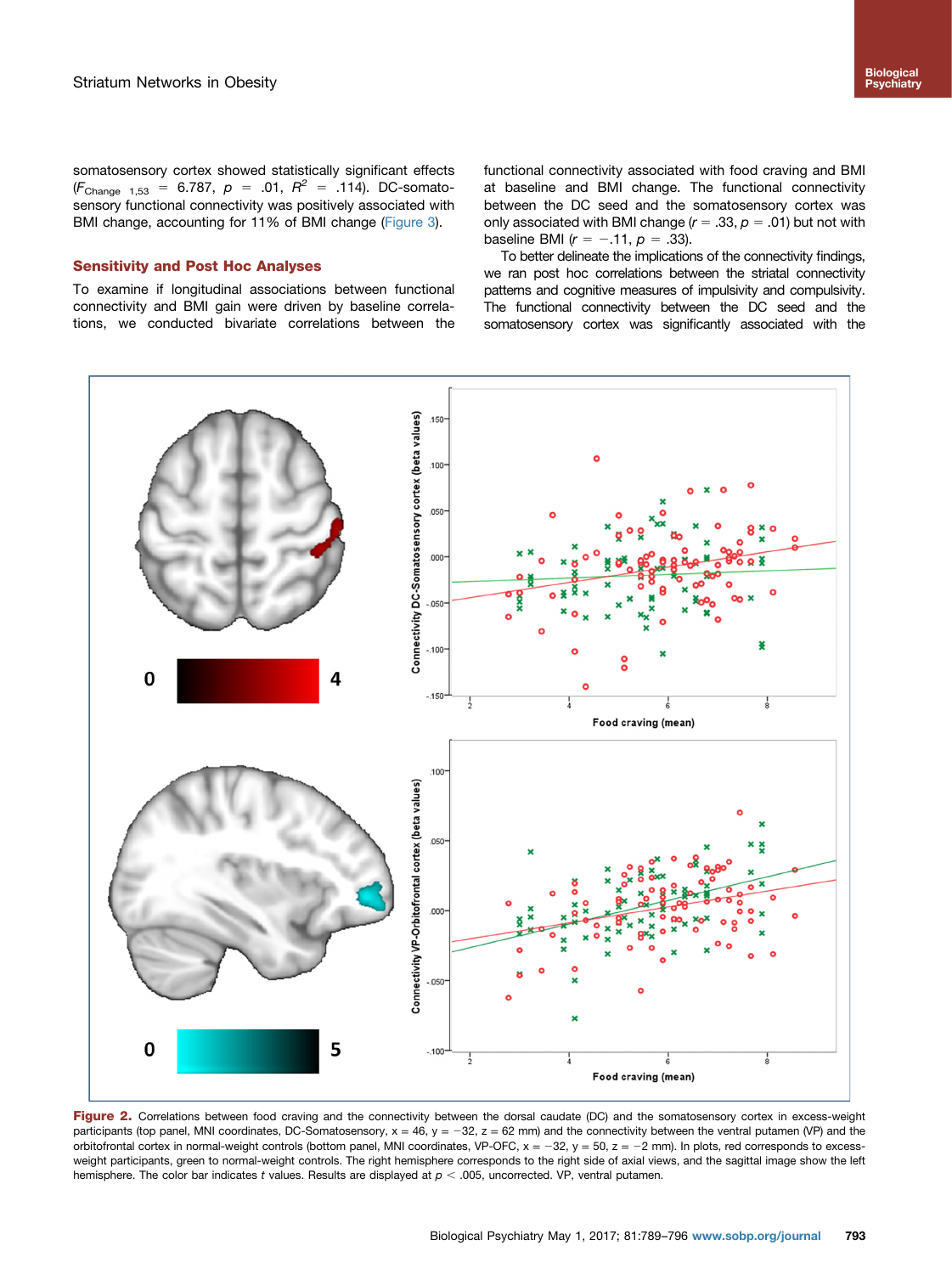<span id="page-5-0"></span>measure of compulsivity (i.e., reversal learning perseveration error rate) in excess-weight participants ( $x = 52$ ,  $y = -24$ ,  $z = 44$ ,  $t =$ 3.6,  $p <$  .005, 17,636 voxels). There were no significant correlations with impulsivity. Additional correlations between cognitive measures and functional connectivity patterns that did not overlap with the between-group differences in striatal connectivity are reported in the [Supplemental Tables S3](#page-6-0) and [S4.](#page-6-0)

# **DISCUSSION**

We found that individuals with excess weight display increased functional connectivity between the ventral striatum and medial prefrontal and parietal cortices and between the dorsal striatum and the somatosensory cortices. They also show reduced functional connectivity between the ventral striatum and the dorsal anterior cingulate cortex, the insula, and the lateral orbitofrontal cortex. Dorsal striatal connectivity positively correlates with food craving and predicts BMI gains after 12 weeks. These findings are consistent with the food addiction model, which proposes that obesity is associated with neural adaptations in the striatum and particularly within the dorsal striatum network  $(3,4)$  $(3,4)$  $(3,4)$  $(3,4)$ .

Ventral striatum findings are consistent with previous studies showing functional connectivity differences between obesity and normal weight via complementary approaches. A recent study using a region-of-interest based approach showed increased functional connectivity between the ventral caudate and the medial frontal cortex in excess-weight individuals [\(37](#page-7-0)). Increased ventral caudate connectivity is also consistent with our findings in stimulant-addicted individuals [\(33](#page-7-0)). Enhanced ventral striatal connectivity aligns with the incentive sensitization theory of addiction, which proposes that addiction leads to increased dopamine excitability in this pathway [\(38](#page-7-0),[39\)](#page-7-0). However, fMRI studies in heroin addicts have shown decreased connectivity in this network  $(40, 41)$ , and a recent study has shown that obesity is associated with alterations in opioid, but not dopamine, receptors [\(42](#page-7-0)). Therefore, more studies are needed to establish the neuropharmacologic underpinnings of these findings and the overlap between obesity and different types of addiction (e.g., psychostimulant vs. opiate). Increased connectivity between the ventral striatum and the posterior cingulate cortex and the angular gyrus is consistent with Kullmann et al. [\(43](#page-7-0)), which suggested that abnormal connectivity in the brain default network may contribute to overeating through an imbalance between reward-affective and cognitive processes. Decreased connectivity between the ventral caudate and the dorsal anterior cingulate cortex/insula accords with previous findings showing abnormal recruitment of brain regions involved in interoception in obese subjects ([44](#page-7-0)).

Dorsal striatum findings are consistent with the food addiction model in relation to the components of craving and inability to cut down food intake  $(3,4,45)$  $(3,4,45)$  $(3,4,45)$ . The dorsal caudate-somatosensory cortex association with food craving accords with previous studies showing increased dorsal caudate activation in response to palatable food cues in obesity [\(5](#page-6-0)[,25\)](#page-7-0). Given the role of the somatosensory cortex in taste processing [\(46](#page-7-0)), increased connectivity with the caudate is likely associated with enhanced valuation of high-palatable



Figure 3. Plot showing change in BMI associated with increased connectivity between the dorsal caudate (DC) and the somatosensory cortex (MNI coordinates,  $x = 46$ ,  $y = -32$ , z  $= 62$  mm).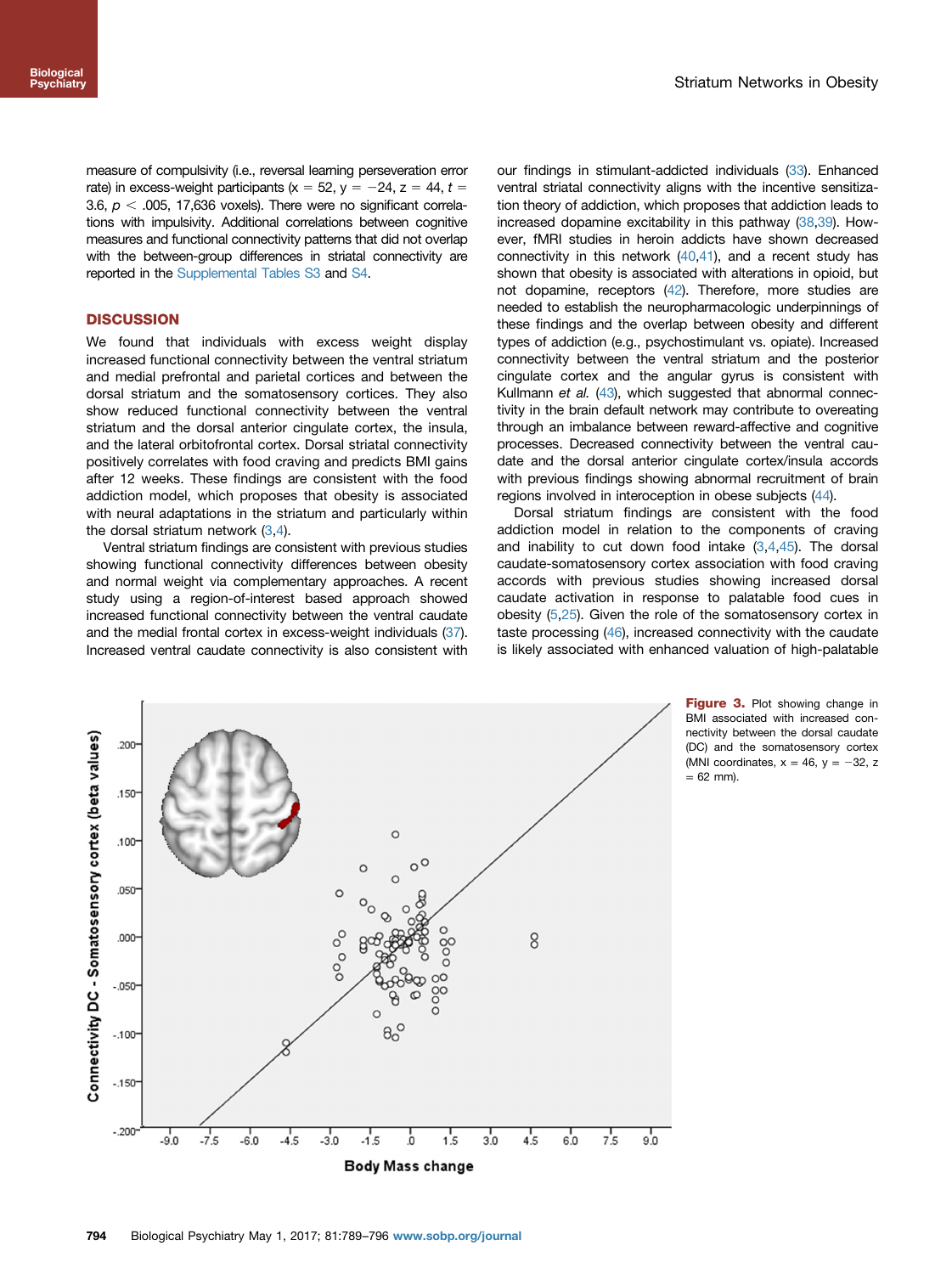<span id="page-6-0"></span>foods [\(47](#page-7-0)). Moreover, the link between the dorsal striatum network and food craving was significant in the excess-weight group and greater within participants with higher BMI values, in agreement with the notion of an addictive dimensionality of obesity (4). The finding that functional connectivity between the dorsal caudate and the somatosensory cortex longitudinally predicts weight gain also accords with previous neuroimaging findings showing that increased dorsal caudate activation is associated with BMI gains in obese subjects (6,7). Furthermore, caudate activation during food receipt differentiates obese subjects who gain weight relative to obese subjects who lose weight or remain stable at 6-month follow-up (6). Our functional connectivity approach extends these findings, demonstrating that a broad network linking the dorsal caudate with sensory/gustatory regions is implicated in future weight gain. Notably, this network is implicated in the coding of the energetic value of foods [\(48](#page-7-0)–50) and in habit learning, as indicated by correlations with reversal learning. Therefore, these findings may contribute to explain how ingrained preferences for high-calorie food can trigger eating habits beyond homeostatic needs ([51](#page-7-0),[52](#page-7-0)). Future studies are needed to formally evaluate this mechanism.

We conclude that excess weight is associated with striatocortical functional connectivity alterations that are consistent with a food addiction model. Specifically, the associations with food craving and BMI gain during diet resonate with the DSM substance use disorders' criteria of craving and inability to cut down drug seeking (i.e., in this case food seeking) behavior [\(53](#page-7-0)). Our results should be appraised in the context of limitations. The cross-sectional design does not allow us to determine if striatum network alterations are a consequence of excessive weight or premorbid vulnerability factors. Further longitudinal research is necessary to understand the causal link between the brain reward system and obesity. The spatial resolution of fMRI did not allow us to differentiate the connectivity of medial versus lateral territories of the dorsal striatum. This dissociation is potentially relevant for human obesity, as preclinical data have shown that habit-based behaviors are supported by the anterior dorsolateral striatum [\(54,55\)](#page-7-0). Our correlation analyses showed significant correlations between dorsal striatal connectivity and food craving within the excess-weight group, but correlations did not significantly differ between groups (i.e., Fisher's test) and thus the specificity of this finding must be interpreted with caution. Our longitudinal analyses testing the clinical meaningfulness of functional connectivity were conducted in a subgroup representing only 67% of the original sample. Nonetheless, this attrition rate is consistent with that reported in meta-analytic research on obesity interventions [\(56](#page-7-0)), and participants in the follow-up subgroup did not significantly differ from the main sample in antecedent variables.

#### ACKNOWLEDGMENTS AND DISCLOSURES

This study was funded by the Project Grant NEUROCOBE (Grant No. HUM-6635) from the Andalusian Council of Innovation, Science and Industry (Principal Investigator: Antonio Verdejo-Garcia). Dr. Contreras-Rodriguez is currently funded by a Sara Borrell postdoctoral fellowship (Grant No. CD14/ 00246) from the Carlos III Health Institute.

The authors report no biomedical financial interests or potential conflicts of interests.

## ARTICLE INFORMATION

From the Red de Trastornos Adictivos (OC-R, CM-P, RV-L, AV-G), Universidad de Granada, Granada; Department of Psychiatry (OC-R), Bellvitge University Hospital, Bellvitge Biomedical Research Institute-IDIBELL, and Centro de Investigación Biomédica en Red de Salud Mental (CIBERSAM), Barcelona; and Institute of Neuroscience F. Oloriz (CM-P, AV-G), and Mind, Brain and Behavior Research Center (RV-L), Universidad de Granada, Granada, Spain; and School of Psychological Sciences and Monash Institute of Cognitive and Clinical Neurosciences (AV-G), Monash University, Melbourne, Australia.

Address correspondence to Antonio Verdejo-García, Ph.D., Monash University, School of Psychological Sciences, 18 Innovation Walk (Clayton Campus), Melbourne 3800, Australia; E-mail: Antonio.Verdejo@monash.edu.

Received Jul 10, 2015; revised Nov 15, 2015; accepted Nov 16, 2015.

Supplementary material cited in this article is available online at [http://](dx.doi.org/10.1016/j.biopsych.2015.11.020) [dx.doi.org/10.1016/j.biopsych.2015.11.020.](dx.doi.org/10.1016/j.biopsych.2015.11.020)

#### REFERENCES

- 1. [Volkow ND, Baler RD \(2015\): NOW vs LATER brain circuits: Implica](http://refhub.elsevier.com/S0006-3223(15)00997-X/sbref1)[tions for obesity and addiction. Trends Neurosci 38:345](http://refhub.elsevier.com/S0006-3223(15)00997-X/sbref1)–352.
- 2. [Volkow ND, Wang GJ, Tomasi D, Baler RD \(2013\): Obesity and](http://refhub.elsevier.com/S0006-3223(15)00997-X/sbref2) [addiction: Neurobiological overlaps. Obes Rev 14:2](http://refhub.elsevier.com/S0006-3223(15)00997-X/sbref2)–18.
- 3. [Smith DG, Robbins TW \(2013\): The neurobiological underpinnings of](http://refhub.elsevier.com/S0006-3223(15)00997-X/sbref3) [obesity and binge eating: A rationale for adopting the food addiction](http://refhub.elsevier.com/S0006-3223(15)00997-X/sbref3) [model. Biol Psychiatry 73:804](http://refhub.elsevier.com/S0006-3223(15)00997-X/sbref3)–810.
- 4. [Volkow ND, Wang GJ, Tomasi D, Baler RD \(2013\): The addictive](http://refhub.elsevier.com/S0006-3223(15)00997-X/sbref4) [dimensionality of obesity. Biol Psychiatry 73:811](http://refhub.elsevier.com/S0006-3223(15)00997-X/sbref4)–818.
- 5. [Rothemund Y, Preuschhof C, Bohner G, Bauknecht HC, Klingebiel R,](http://refhub.elsevier.com/S0006-3223(15)00997-X/sbref5) [Flor H, Klapp BF \(2007\): Differential activation of the dorsal stria](http://refhub.elsevier.com/S0006-3223(15)00997-X/sbref5)[tum by high-calorie visual food stimuli in obese individuals. Neuro](http://refhub.elsevier.com/S0006-3223(15)00997-X/sbref5)[image 37:410](http://refhub.elsevier.com/S0006-3223(15)00997-X/sbref5)–421.
- 6. [Stice E, Spoor S, Bohon C, Veldhuizen MG, Small DM \(2008\): Relation of](http://refhub.elsevier.com/S0006-3223(15)00997-X/sbref6) [reward from food intake and anticipated food intake to obesity: A functional](http://refhub.elsevier.com/S0006-3223(15)00997-X/sbref6) [magnetic resonance imaging study. J Abnorm Psychol 117:924](http://refhub.elsevier.com/S0006-3223(15)00997-X/sbref6)–935.
- 7. [Stice E, Spoor S, Bohon C, Small DM \(2008\): Relation between](http://refhub.elsevier.com/S0006-3223(15)00997-X/sbref7) [obesity and blunted striatal response to food is moderated by TaqIA](http://refhub.elsevier.com/S0006-3223(15)00997-X/sbref7) [A1 allele. Science 322:449](http://refhub.elsevier.com/S0006-3223(15)00997-X/sbref7)–452.
- 8. [Stoeckel LE, Weller RE, Cook EW 3rd, Twieg DB, Knowlton RC, Cox](http://refhub.elsevier.com/S0006-3223(15)00997-X/sbref8) [JE \(2008\): Widespread reward-system activation in obese women in](http://refhub.elsevier.com/S0006-3223(15)00997-X/sbref8) [response to pictures of high-calorie foods. Neuroimage 41:636](http://refhub.elsevier.com/S0006-3223(15)00997-X/sbref8)–647.
- [Potenza MN \(2014\): Obesity, food, and addiction: Emerging neuro](http://refhub.elsevier.com/S0006-3223(15)00997-X/sbref9)[science and clinical and public health implications. Neuropsychophar](http://refhub.elsevier.com/S0006-3223(15)00997-X/sbref9)[macology 39:249](http://refhub.elsevier.com/S0006-3223(15)00997-X/sbref9)–250.
- 10. [Fletcher PC, Napolitano A, Skeggs A, Miller SR, Delafont B,](http://refhub.elsevier.com/S0006-3223(15)00997-X/sbref10) Cambridge VC, et al[. \(2010\): Distinct modulatory effects of sati](http://refhub.elsevier.com/S0006-3223(15)00997-X/sbref10)[ety and sibutramine on brain responses to food images in humans:](http://refhub.elsevier.com/S0006-3223(15)00997-X/sbref10) [A double dissociation across hypothalamus, amygdala, and ventral](http://refhub.elsevier.com/S0006-3223(15)00997-X/sbref10) [striatum. J Neurosci 30:14346](http://refhub.elsevier.com/S0006-3223(15)00997-X/sbref10)–14355.
- 11. [Davids S, Lauffer H, Thoms K, Jagdhuhn M, Hirschfeld H, Domin M,](http://refhub.elsevier.com/S0006-3223(15)00997-X/sbref11) et al. [\(2010\): Increased dorsolateral prefrontal cortex activation in obese children](http://refhub.elsevier.com/S0006-3223(15)00997-X/sbref11) [during observation of food stimuli. Int J Obes \(Lond\) 34:94](http://refhub.elsevier.com/S0006-3223(15)00997-X/sbref11)–104.
- 12. [Pelchat ML, Johnson A, Chan R, Valdez J, Ragland JD \(2004\): Images of](http://refhub.elsevier.com/S0006-3223(15)00997-X/sbref12) [desire: Food craving activation during fMRI. Neuroimage 23:1486](http://refhub.elsevier.com/S0006-3223(15)00997-X/sbref12)–1493.
- 13. [Hommer RE, Seo D, Lacadie CM, Chaplin TM, Mayes LC, Sinha R,](http://refhub.elsevier.com/S0006-3223(15)00997-X/sbref13) [Potenza MN \(2013\): Neural correlates of stress and favorite](http://refhub.elsevier.com/S0006-3223(15)00997-X/sbref13)[food cue exposure in adolescents: A functional magnetic resonance](http://refhub.elsevier.com/S0006-3223(15)00997-X/sbref13) [imaging study. Hum Brain Mapp 34:2561](http://refhub.elsevier.com/S0006-3223(15)00997-X/sbref13)–2573.
- 14. [Stice E, Yokum S, Blum K, Bohon C \(2010\): Weight gain is associated](http://refhub.elsevier.com/S0006-3223(15)00997-X/sbref14) [with reduced striatal response to palatable food. J Neurosci 30:](http://refhub.elsevier.com/S0006-3223(15)00997-X/sbref14) 13105–[13109.](http://refhub.elsevier.com/S0006-3223(15)00997-X/sbref14)
- 15. [Stice E, Yokum S, Bohon C, Marti N, Smolen A \(2010\): Reward](http://refhub.elsevier.com/S0006-3223(15)00997-X/sbref15) [circuitry responsivity to food predicts future increases in body mass:](http://refhub.elsevier.com/S0006-3223(15)00997-X/sbref15) [Moderating effects of DRD2 and DRD4. Neuroimage 50:1618](http://refhub.elsevier.com/S0006-3223(15)00997-X/sbref15)–1625.
- 16. [Yokum S, Ng J, Stice E \(2011\): Attentional bias to food images](http://refhub.elsevier.com/S0006-3223(15)00997-X/sbref16) [associated with elevated weight and future weight gain: An fMRI](http://refhub.elsevier.com/S0006-3223(15)00997-X/sbref16) [study. Obesity \(Silver Spring\) 19:1775](http://refhub.elsevier.com/S0006-3223(15)00997-X/sbref16)–1783.
- 17. [Passamonti L, Rowe JB, Schwarzbauer C, Ewbank MP, von dem](http://refhub.elsevier.com/S0006-3223(15)00997-X/sbref17) [Hagen E, Calder AJ \(2009\): Personality predicts the brain](http://refhub.elsevier.com/S0006-3223(15)00997-X/sbref17)'s response